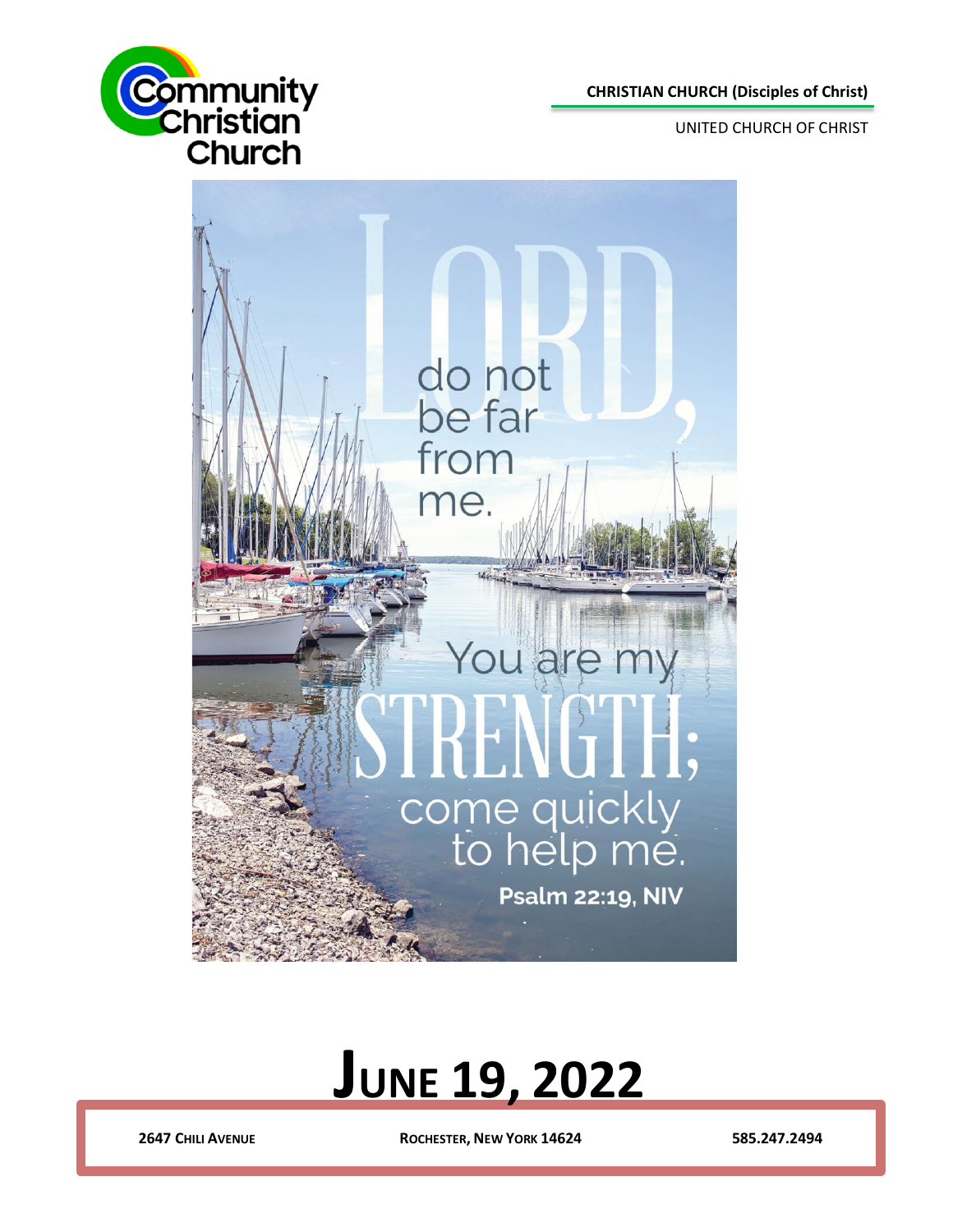# **COMMUNITY CHRISTIAN CHURCH**

(Disciples of Christ and United Church of Christ)

### **June 12, 2022 10:30 AM**

The Reverend Steven Price **Pastor** Pastor **Pastor** Pastor **Mr. Ron Strong Choir Director** Choir Director Choir Director Mr. Frankie Bones Church Musician Mr. Ryan Hubbell **Mr. Ryan Hubbell** Support

# *Juneteenth and Father's Day*

Whoever you are and wherever you are on life's journey, **you are welcome here!**

# *WELCOME!*

We extend a warm welcome to you as we gather to celebrate God's life-giving presence. During communion, as we partake of the bread and cup, please know that *all* who desire Christ's boundless and embracing love are welcomed to participate.

Prayer is an important part of our life together as a community of faith. If you have a prayer concern or joy you would like raised later on in the service, text your request to Beth Fulkerson at 585.755.6310.

# *GATHERING*

Please take this time to center yourself as we listen to this morning's prelude. Prelude *"You Are Welcome Here"* 

<sup>†</sup> Call to Worship **Figure 2018** *n n n n n n n n n n n n n n n n n n n n n n n n n n n n n n n*

*Margaret Walker was a lauded African American poet and scholar who lived primarily in the deep south from 1915 – 1998.*

For my people everywhere singing their slave songs repeatedly: their dirges and their ditties and their blues…

For my people lending their strength to the years, to the washing, cooking, plowing, and planting tho' never reaping…

For my people walking blindly spreading joy, losing time, sleeping when hungry, shouting when burdened…

For my people blundering and groping and floundering in the dark of churches and schools and clubs…

For my people trying to fashion a better way,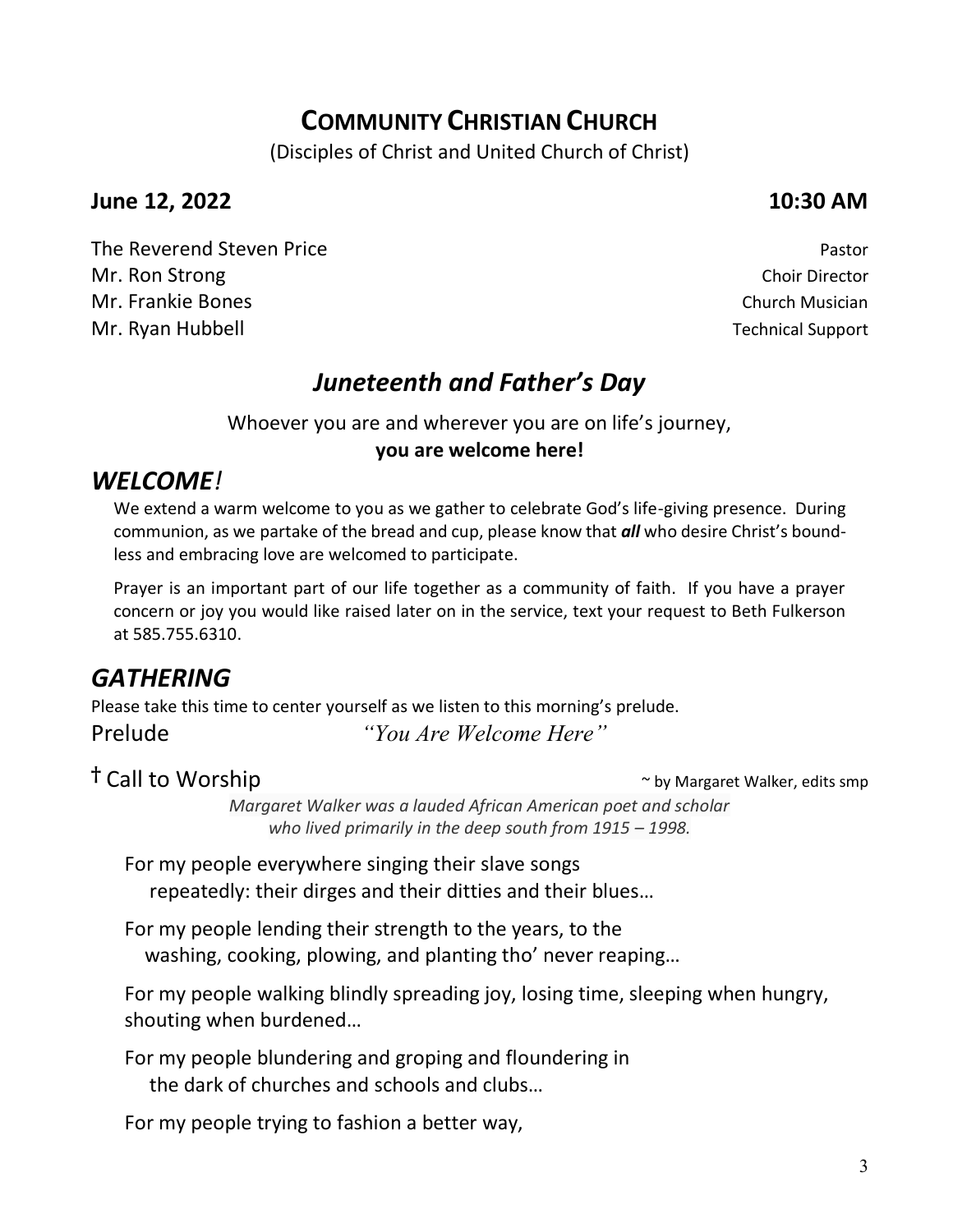trying to fashion a world that will hold all the people, all the faces…

*(continued)*

### **ALL: O God, Let a new earth rise. Let another world be born. Let peace be written in the sky. Let a people loving freedom come to growth. Let a beauty full of healing and strength pulse in our spirits and in our blood. Amen**

| <sup>†</sup> Opening Hymn | <b>Lift Every Voice and Sing</b><br>Please join us in singing verses 1 and 3.                                                                                                                                           | Chalice Hymnal, No. 631 |
|---------------------------|-------------------------------------------------------------------------------------------------------------------------------------------------------------------------------------------------------------------------|-------------------------|
| Verse 1:                  | Lift every voice and sing, till earth and heaven ring,<br>ring with the harmonies of liberty;<br>let our rejoicing rise high as the listening skies,<br>let it resound loud as the rolling sea.                         |                         |
|                           | Sing a song full of the faith that the dark past has taught us;<br>sing a song full of the hope that the present has brought us;<br>facing the rising sun of our new day begun,<br>let us march on till victory is won. |                         |
| Verse 3:                  | God of our weary years, God of our silent tears,<br>thou who has brought us thus far on the way;                                                                                                                        |                         |

thou who hast by Thy might Led us into the light, keep us forever in the path, we pray.

Lest our feet stray from the places, our God, where we met Thee; lest, our hearts drunk with the wine of the world, we forget Thee; shadowed beneath Thy hand, may we forever stand. True to our God, true to our native land.

# Sharing With Children

*Parents/Guardians: Children remain in church this week and every week until July 10th when they begin a special summer program, "Treasure Cove."*

# *ENGAGING*

Lector: Jen Kann

Scripture Reading Psalm 22:1-2, 19-28 Pew Bible, OT pages 500-501

Sermon The Reverend Steven Price

Music for Reflection **Frankie Bones Frankie Bones** 

# *RESPONDING*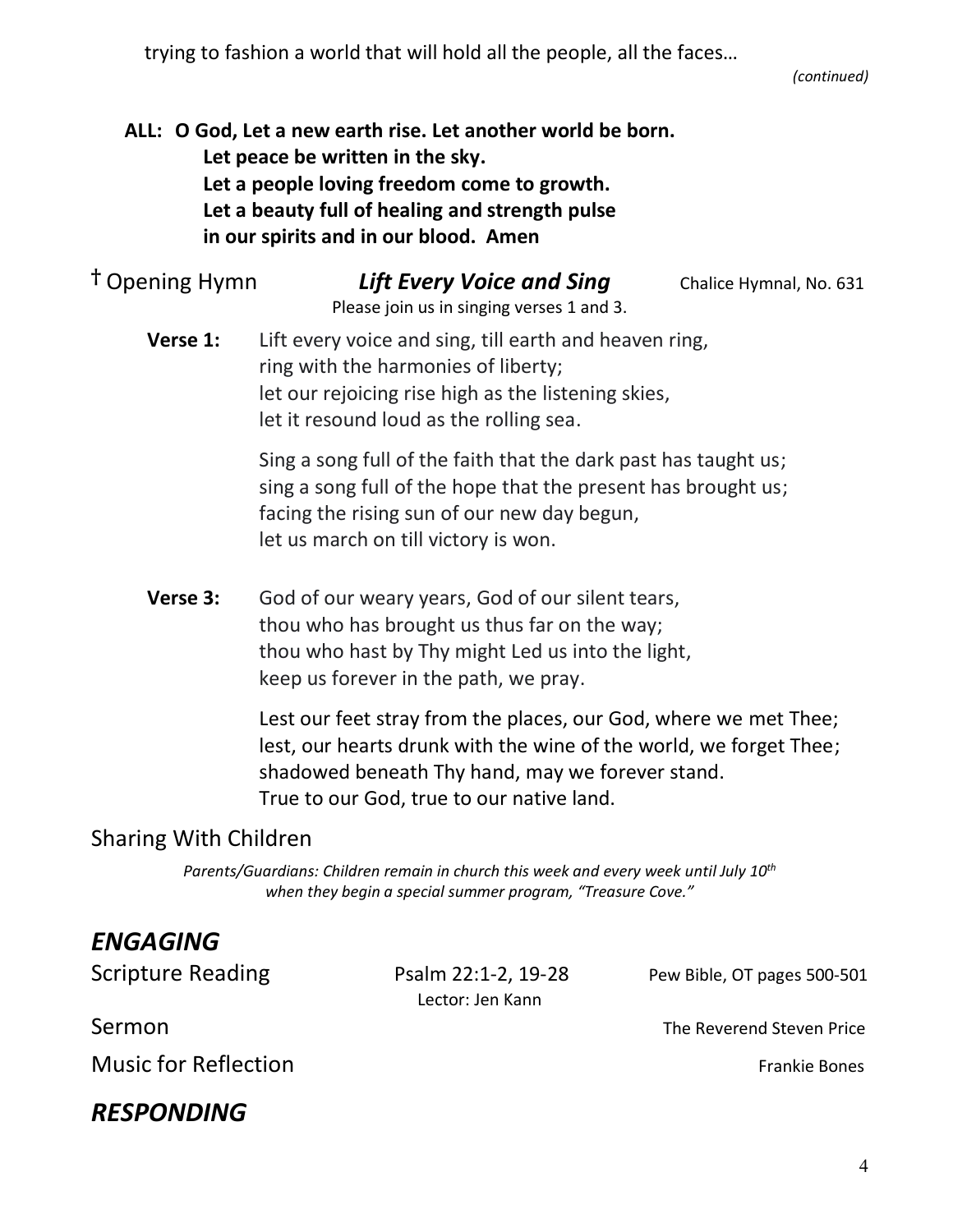A Song of Praise *Doxology* Chalice Hymnal, No. 46

Praise God from whom all blessings flow, Praise God all creatures here below, Praise God above ye heavenly hosts, Praise Father, Son and Holy Ghost. *(Or: Creator, Christ and Holy Ghost)*

*\* An offering plate is available in the narthex for those who would like to give after worship.*

# **THE LORD'S SUPPER**



*<u>Zen</u> to all. Together we are the Body of Christ. We will partake of the Bread and the Cup in unison following the Elder's prayer.* 

# **Prayers for Our Community and the World**

#### **A Prayer for Our Fathers A Prayer for Our Fathers A Prayer for Our Fathers**

We give our thanks, Creator God, for the fathers in our lives.

Fatherhood does not come with a manual, and reality teaches us that some fathers excel while others fail. We ask for Your blessings for them all and forgiveness where it is needed.

This Father's Day we remember the many sacrifices fathers make for their children and families, and the ways--both big and small they lift children to achieve dreams thought beyond reach.

So too, we remember all those who have helped fill the void when fathers pass early or are absent; grandfathers and uncles, brothers and cousins, teachers, pastors and coaches and the women of our families.

For those who are fathers, we ask for wisdom and humility in the face of the task of parenting.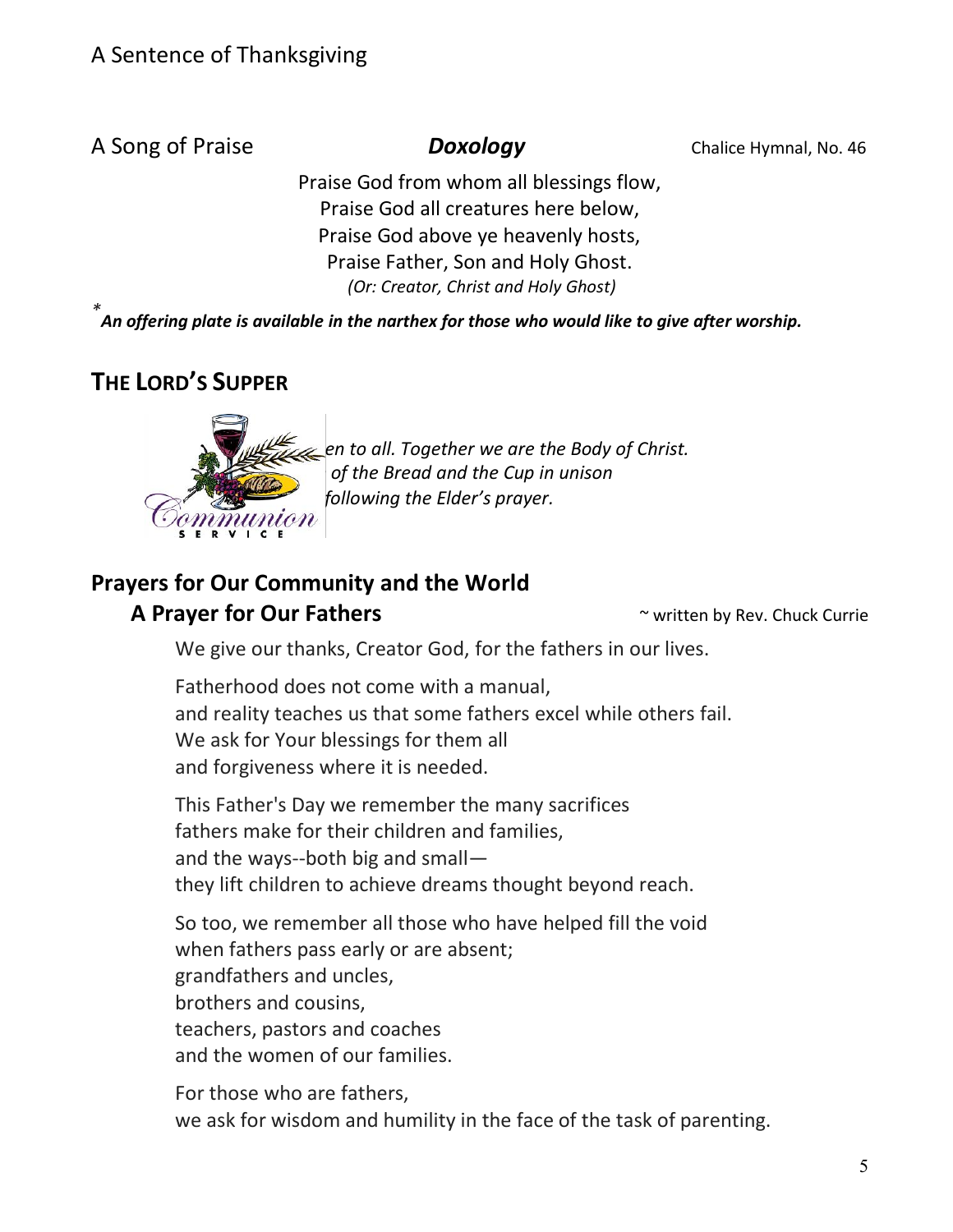Give them the strength to do well by their children and by You. In Your Holy name, O God, we pray. **Amen.**

**Hear now our community prayers.** After request… God in your goodness, grace or mercy… **People: Hear our Prayer.**

Let us say together the prayer Jesus taught those he loved ...

## **The Lord's Prayer**

Our Father (or Creator) which art in heaven hallowed be thy name. Thy kingdom come, thy will be done on earth as it is in heaven. Give us this day our daily bread and forgive us our debts as we forgive our debtors. And lead us not into temptation, but deliver us from evil for thine is the kingdom and the power and the glory forever. Amen.

# *GOING FORTH*

**†** Hymn *Great Is Thy Faithfulness* Chalice Hymnal, No. 86

Great is Thy faithfulness, O God my Father, there is no shadow of turning with Thee; Thou changest not, Thy compassions, they fail not; as Thou hast been, Thou forever wilt be.

#### **Refrain:**

Great is Thy faithfulness! Great is Thy faithfulness! Morning by morning new mercies I see; All I have needed Thy hand hath provided – Great is Thy faithfulness, Lord, unto me!

Summer and winter, and springtime and harvest, Sun, moon and stars in their courses above, Join with all nature in manifold witness To Thy great faithfulness, mercy and love. *(to refrain)*

Pardon for sin and a peace that endureth, Thine own dear presence to cheer and to guide; Strength for today and bright hope for tomorrow, Blessings all mine, with ten thousand beside! *(to refrain)*

| Participating in the Life of the Church (Announcements) | See pages 7-10 |
|---------------------------------------------------------|----------------|
|---------------------------------------------------------|----------------|

A Sung Blessing *"The Lord Bless You and Keep You"* John Rutter

 $\mathbf{m}$   $\mathbf{m}$   $\mathbf{m}$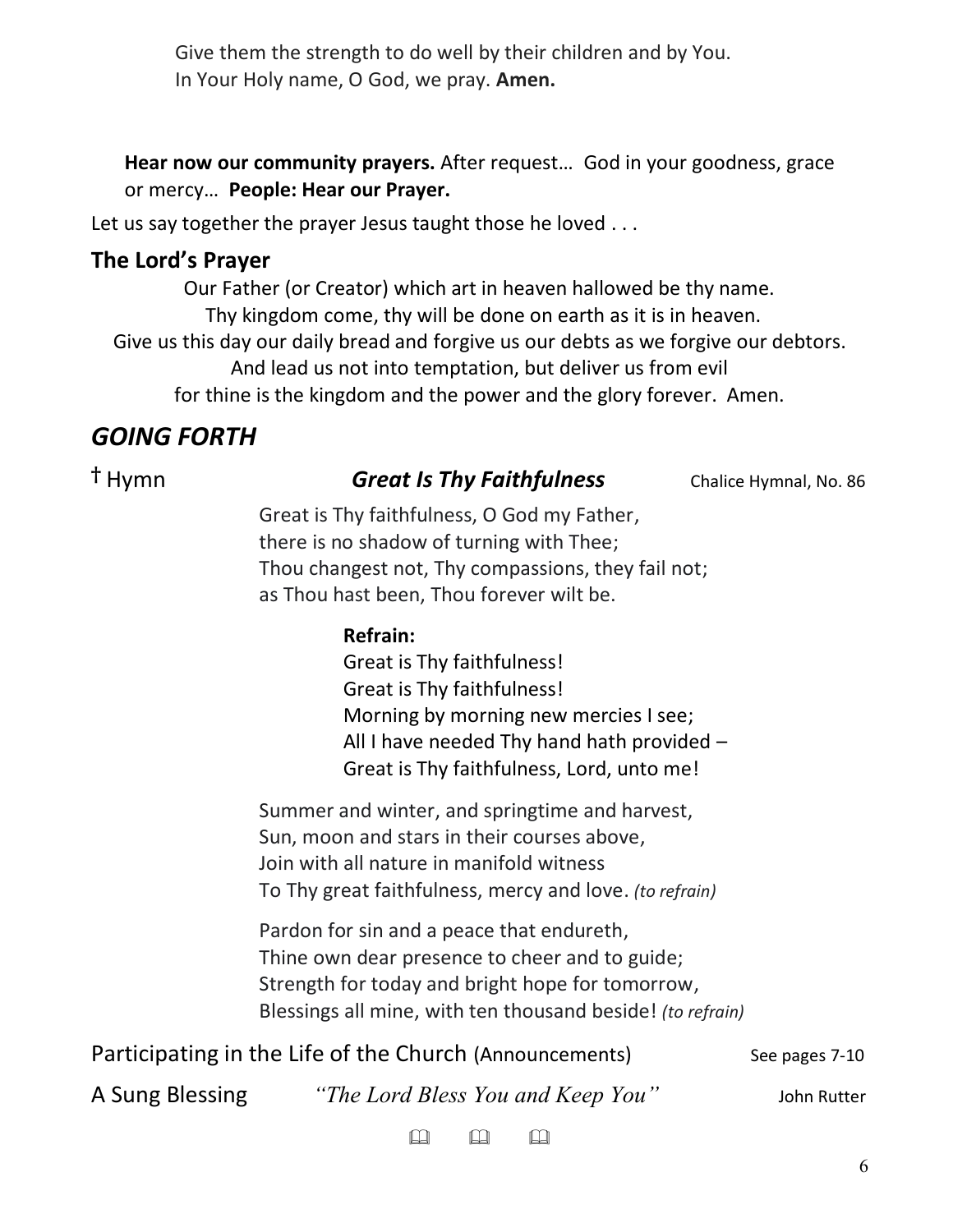

# **News You Can Use at Community Christian Church**

**Today's ZOOM service was recorded. To access the recording, visit our website at Cccopentoall.org.**

Land Acknowledgment:Our physical space stands on unceded land originally stewarded **I** by the Seneca people. Today let us acknowledge and honor the Seneca nation by walking paths **t**  that lead to equality for all and care for creation. **w**

#### **HOPES and PRAYERS –** Tuesdays at 10:00 AM.

**A**

**U N D A N T**

**B L E S S I N G S**

Join Pastor Steven via ZOOM for a time of sharing those things heavy on your heart as well as lifting up the ways God has already blessed your life or answered your prayers. A ZOOM invitation will be sent **b** Monday evening.

**Community Sponsored Agriculture (CSA) –** On Tuesdays from 4-6 PM, we will open our doors (or parking lot – weather permitting) and welcome the members of Kirby Farms CSA onto our property **s** for distribution of food. If you'd like to participate in this program, contact [www.kirbysfm.com](http://www.kirbysfm.com/) to see **t** if there are any openings. This program runs through mid-November. **o**



Volunteers are needed from 1 – 4 PM with Food Distribution taking place **l** between 2 and 4 PM. With an adequate number of volunteers, we're usually done by 4 PM which is AWESOME!

Please TEXT or message Pastor Steven at 585.733.7121 **OR** sign up on the sheets in **i** Fellowship Hall if you can lend a helping hand (or two!). Many thanks!

# **Save the Date – Friday, July 15 – A Night With the Rochester Red Wings**

Our own CCC Choir and friends will open the evening by singing the National Anthem, then we'll enjoy **k** watching (and NOT working) the Red Wings win another baseball game, and to put the icing on the **.** cake, we'll ooo and ahhh at a fantastic fireworks display. O what a night!! How can You be a part of ALL this? Simply contact our Frontier Field guru, Patti Ayers, and she'll be sure to add you to the group and hook you up with tickets for the game. More info to follow…

# **MOJO Menstrual Mission Disposable Drive**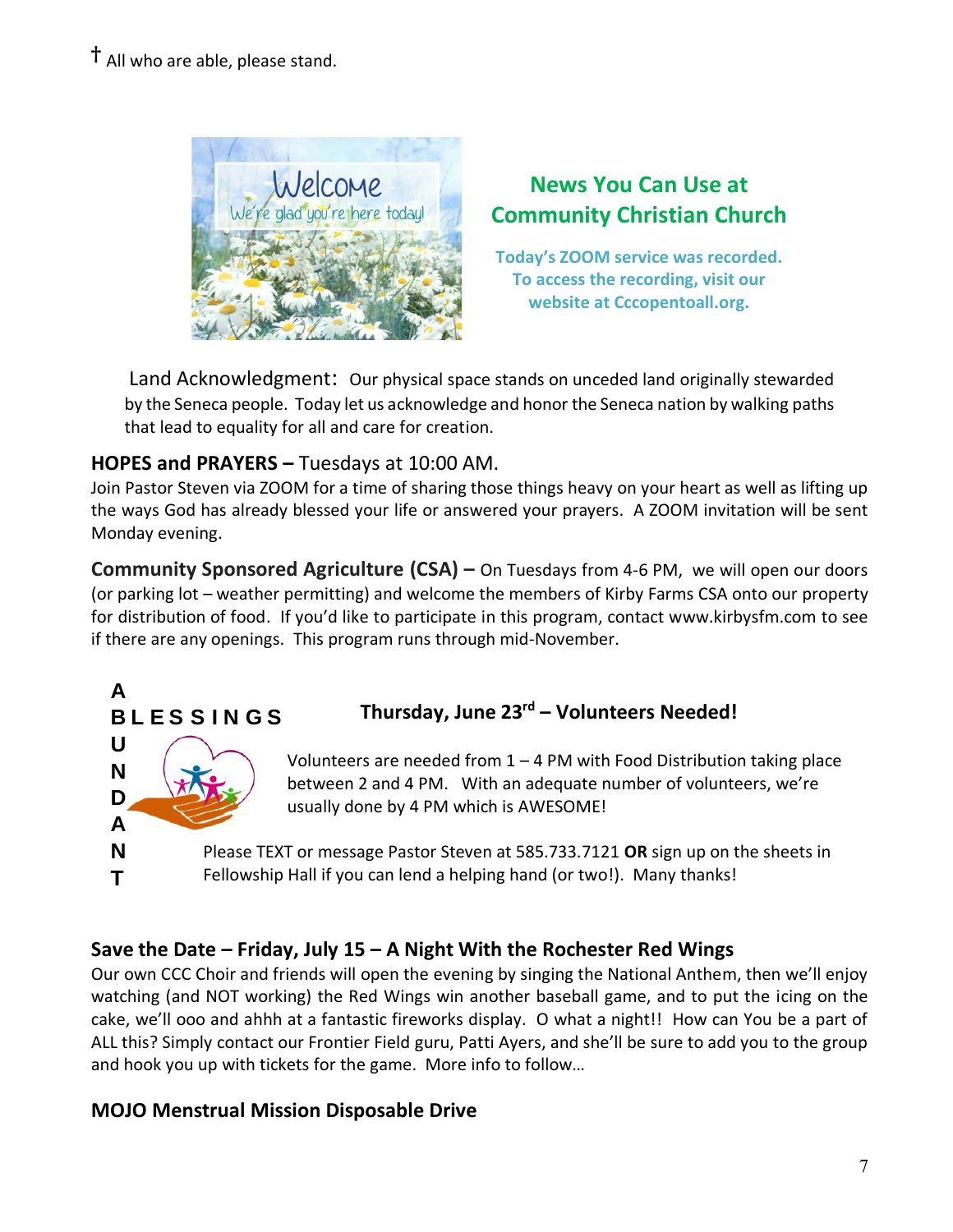Our mission is to collect and distribute menstrual products to menstruating people in the Rochester community who have difficulty accessing products like pads or tampons. This is an ongoing project, similar to other MOJO initiatives like the composting project or SWEM food pantry. Please see Sarah Engel for more information. Thank you!

#### **Special Day Offering – UCC's "Our Church's Wider Mission"**



 **Changing Lives That's Our Church's Wider Mission**

Because we believe in transformation, we believe the church's mission is changing lives - Individually, systemically and globally...

We support, encourage and uplift local churches where lives are being changed through worship, education, fellowship, mission, and justice advocacy.

- We identify, recruit, educate and support leaders who inspire others.
- We support churches and plant new churches as vital places of worship, learning, and justice advocacy.
- We change lives through our global partnerships, missionaries and advocacy.

Your gift has the power to change lives around the world. Checks should be made payable to the church clearly marked **Our Church's Wider Mission.** They can be mailed to the church to the attention of the Financial Secretary, or use our Tithe.ly app or send your donation through your own bank.

# **COMING SOON!!! KIDS' SUMMER PROGRAM**



Come have fun and learn about "gems" of stories from the Bible! We will meet each Sunday during church time – starting in the sanctuary and going to Fellowship Hall by the palm trees to start – then on to stories, games and activities. Outside if weather permits! Even a snack!

Bring a beach towel from home to sit on while we pretend to be on a beach! (If you forget your towel, there will be extras.)

The last Sunday will be Fun-In-The Water as usual! Come with your swimsuit, towel and have fun outside with water! Questions?? – See Jeannie Strong or call / text her at 585- 259-8836.

### **2022 Summer Schedule**

| July 10 | Discovering Treasure     | (Diamonds) | Jesus Feeds 5,000        |
|---------|--------------------------|------------|--------------------------|
| July 17 | <b>Showing Treasure</b>  | (Sapphire) | Jesus Walks On Water     |
| July 24 | <b>Knowing Treasure</b>  | (Amethyst) | <b>Jesus Washes Feet</b> |
| July 31 | <b>Trusting Treasure</b> | (Ruby)     | Jesus At The Beach       |
|         |                          |            |                          |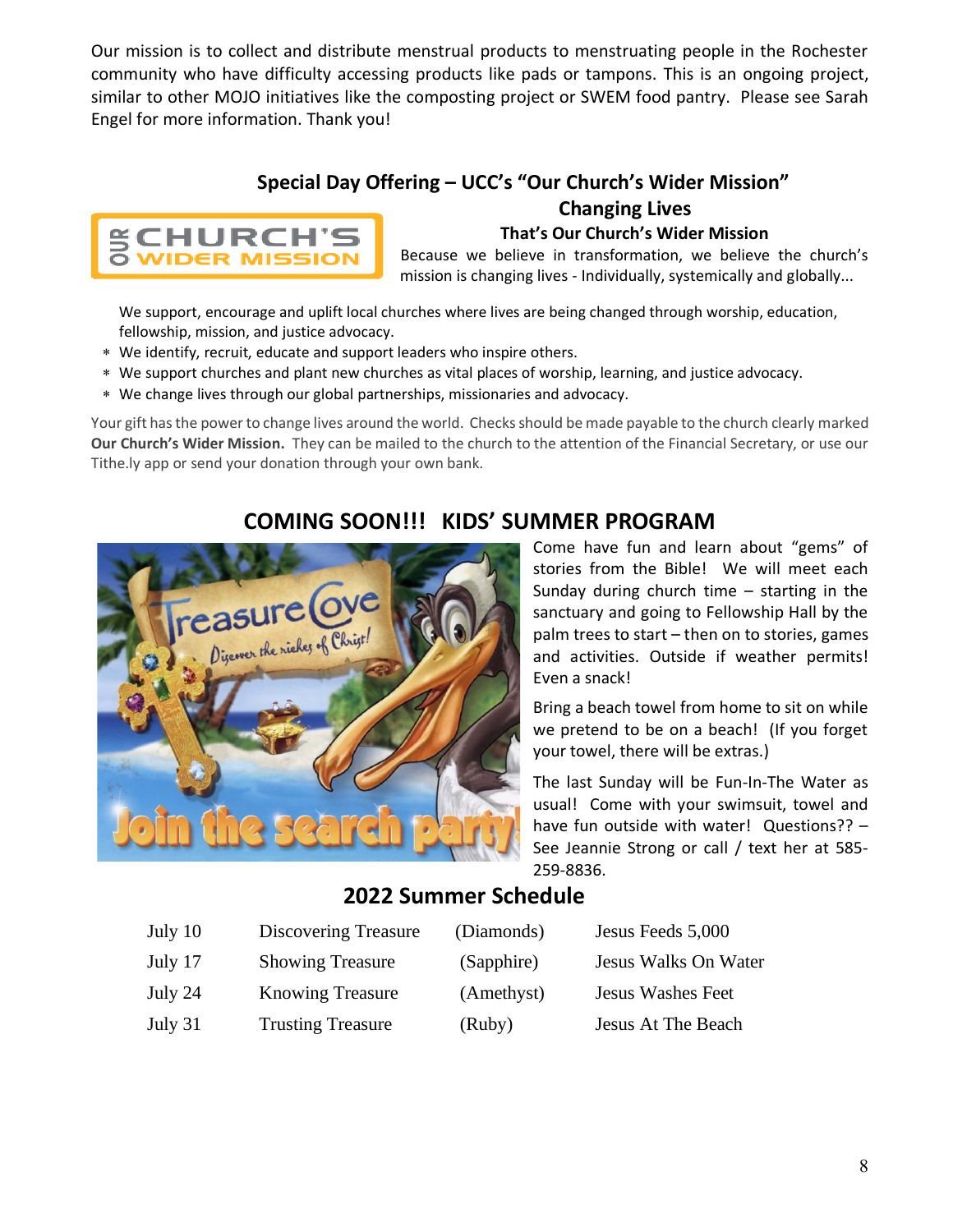



Angola Christian

Camp



#### **SAVE THE DATE! LABOR DAY WEEKEND**

Family (Friday, September 2 – Sunday evening, September 4, 2022)

If you haven't made your Labor Day weekend plans yet – this is just what you're looking for! If you've already got plans – you will want to think about changing them! Why?? Because that weekend is Angola Christian Family Camp and you won't want to miss it! For those who've gone before, you already know that fun and fellowship are a big part of camp. If you haven't gone before, you will want to start! Read on for all the details!!

| Location:          | At Cradle Beach Camp on the shore of Lake Eerie at Angola, New York                                                       |
|--------------------|---------------------------------------------------------------------------------------------------------------------------|
| Lodging:           | Cabins with built-in beds and bathrooms / showers with hot and cold water in each cabin.                                  |
|                    | Entire camp is handicap accessible.                                                                                       |
| Food:              | All provided and it's delicious!                                                                                          |
| <b>Activities:</b> | Swimming (heated pool!), relaxing on the beach, campfire singing, talent show, volley-                                    |
|                    | ball, kickball, playground area for kids, fellowship activities for all ages, Sunday morning<br>worship and so much more. |
| Theme:             | "A Time To Laugh" – Rev. Jan Mahle, Adult Leader for Saturday                                                             |
|                    | "Parables From the Fishing Hole" – Ron Strong Adult Leader for Sunday                                                     |
|                    | Sunday Worship Leader - Rev. Steven Price                                                                                 |
| <b>Classes:</b>    | Adults are led by Jan and Ron, classes for all kids by age groups, nursery for infants and                                |
|                    | toddlers                                                                                                                  |
|                    | Camp Director: Our own Ron Herman!                                                                                        |
|                    | <b>Registration:</b> Jeannie Strong is the Registrar – see her for forms or pick one up at church. Usually                |

around 60 people from just our church go so you'll have lots of friends you already know and you can meet new friends from other churches!

#### **Best Wishes to Those Celebrating Birthdays This Week …**

| June 20 | Pat Cannon            |
|---------|-----------------------|
| June 21 | Adam Flagg            |
| June 23 | <b>Emily Freedman</b> |

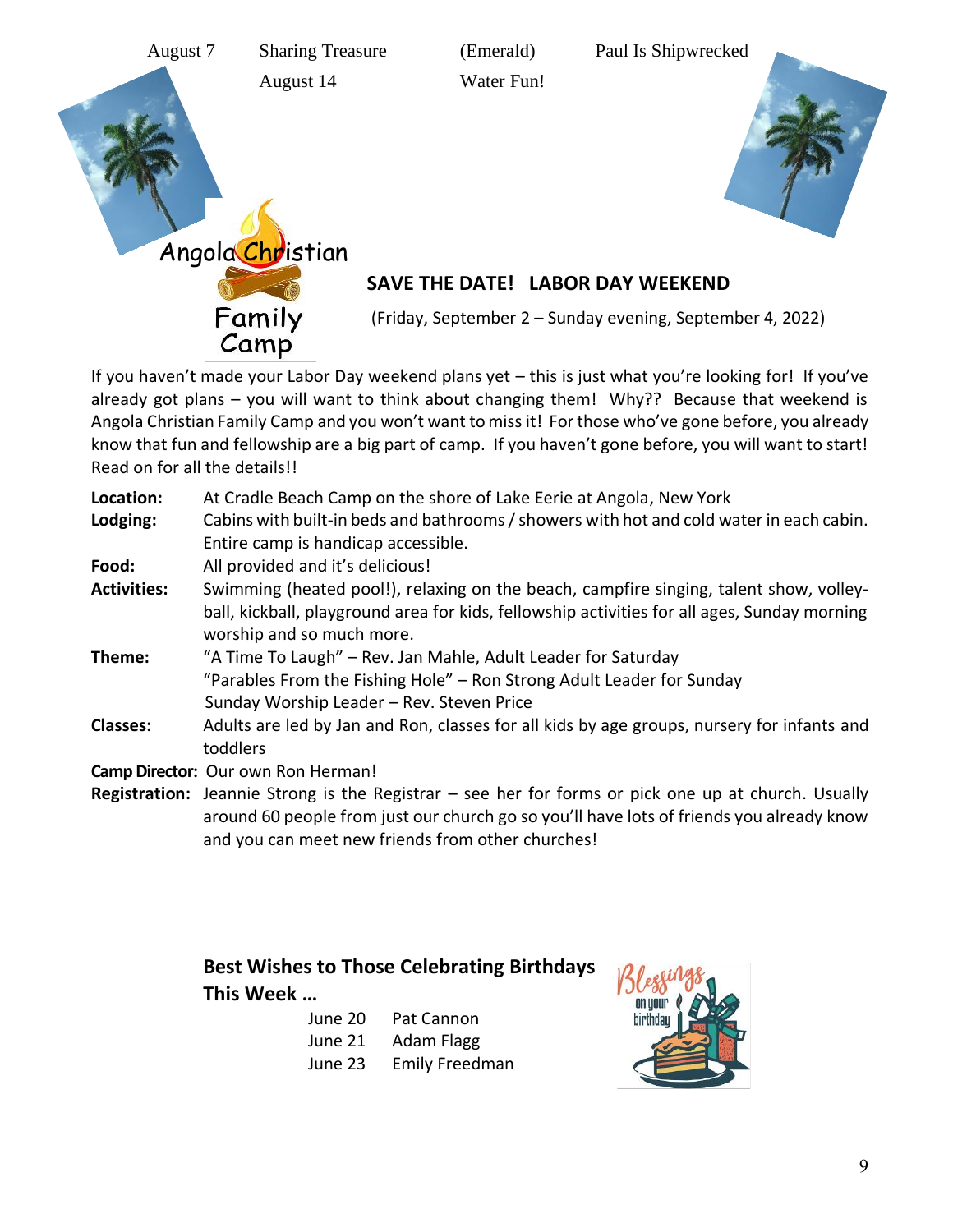#### **ASSISTING IN WORSHIP TODAY**

|  | Elders   Beth Fulkerson and Jeannie Strong Deacons  Holly Phillips, Ron Strong |                              |
|--|--------------------------------------------------------------------------------|------------------------------|
|  |                                                                                | Joyce Hunt, Yvonne Thorneley |
|  |                                                                                |                              |

|  |  |  | $\blacklozenge$ This Week at a Glance $\blacklozenge$ |  |
|--|--|--|-------------------------------------------------------|--|
|--|--|--|-------------------------------------------------------|--|

| Today, June 19th               |                                 | Juneteenth and Happy Father's Day!                                                                                                  |
|--------------------------------|---------------------------------|-------------------------------------------------------------------------------------------------------------------------------------|
| Tuesday, June 21 <sup>st</sup> | 10:00 AM<br>12:00 PM<br>4:00 PM | Hopes and Prayers (ZOOM)<br>Deadline for bulletin announcements<br>CSA Food Pickup - Outside (weather permitting) OR Atrium 'til 6p |
| Wednesday, June 22nd           | 11:30 AM<br>1:00 PM             | Frontier Field volunteers report<br>Red Wings day game                                                                              |
| Thursday, June 23rd            | $1:00$ PM<br>2:00 PM<br>7:00 PM | <b>Abundant Blessings Setup</b><br>Food Distribution 'til 4p<br>RGMC Rehearsal - FH                                                 |
| Saturday, June 25th            | $9:00$ AM<br>5:30 PM<br>7:05 PM | RGMC Retreat - FH 'til 4p<br>Frontier Field volunteers report<br><b>Red Wings Game</b>                                              |
| Sunday, June 26th              | 10:30 AM                        | Hybrid Worship - masks optional<br>Special Note: Rev. Diane Ellis will be our guest preacher                                        |

#### ◆ OUR CHURCH AT WORK ◆

#### **READY TO SERVE:** *The Reverend Steven Price, Pastor*

Pastor Steven can be reached at 733-7121 or [RevStevenCCC@gmail.com.](mailto:RevStevenCCC@gmail.com)

#### *Sandy Hubbell, Office Administrator*

Sandy can be reached at turkielegs@aol.com or if you need immediate assistance, call her at 617-4009 and leave a message.